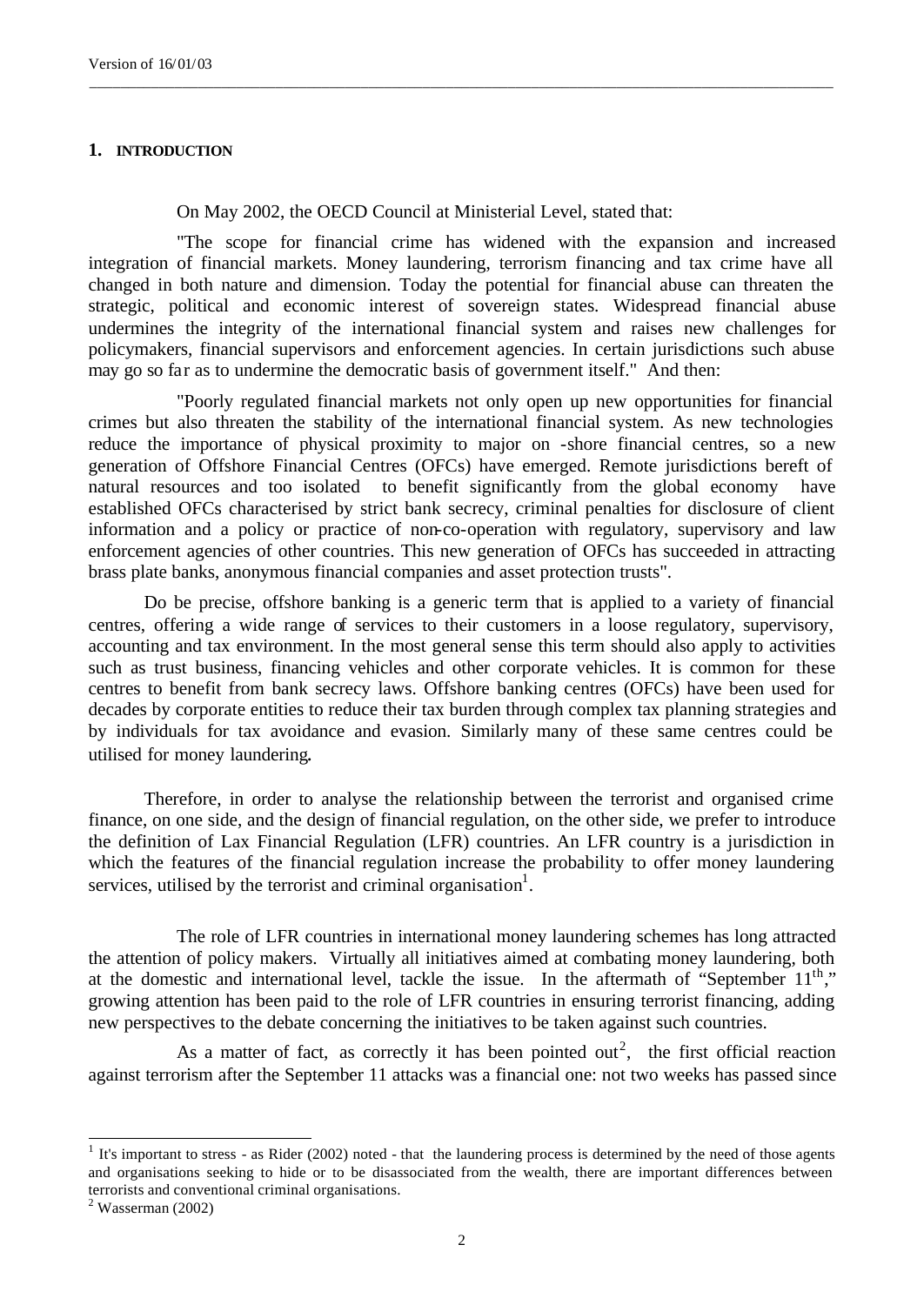the attack when President Bush signed an executive order freezing the U.S. asset of suspect organisations and individuals<sup>3</sup>.

\_\_\_\_\_\_\_\_\_\_\_\_\_\_\_\_\_\_\_\_\_\_\_\_\_\_\_\_\_\_\_\_\_\_\_\_\_\_\_\_\_\_\_\_\_\_\_\_\_\_\_\_\_\_\_\_\_\_\_\_\_\_\_\_\_\_\_\_\_\_\_\_\_\_\_\_\_\_\_\_\_\_\_\_\_\_\_\_\_\_\_\_\_\_\_\_

Policy makers concentrate their attention on the qualitative  $4$  and quantitative  $5$  negative effects of money laundering and on the possibility that LFR centres might facilitate the task of terrorist and criminal organisations. Concerns are raised by regulation adopted in LFR centres, that may greatly contribute to launder money of illicit origins.

Two intertwined postulates commonly feature in the debate concerning the international market for money laundering services: a) money laundering is facilitated by lax financial regulation; b) countries that do not co-operate in the international effort aimed at combating money laundering adopt lax financial regulation. The ensuing observation is that non-co-operative countries contribute to the functioning of the international market for money laundering, and therefore to the world social and economic pollution due to terrorism and organised crime.

The Financial Action Task Force (FATF) for the prevention of money laundering, has endeavoured in an initiative aimed at identifying countries that do not co-operate in the global fight against money laundering. Since 2000, the FATF has monitored 45 countries, that, following our definition, can be identified as potential LFR countries. Using a world-wide data set on the main 130 countries - the United Nation member countries are 189 - we can highlight that this 45 countries represent the 8%, respect to the total GDP, the 15%, respect to the overall population, the 25%, respect to the world foreign bank deposits. And, as OECD pointed out, other LFR countries can exist or emerge.

The FATF produces periodic reports on non-co-operative countries and territories (NCCTs) in an international effort to combat money laundering, commonly – if somewhat incorrectly – described as Black-lists. Since June 2000 five NCCT's lists have been published (June 2000, June 2001, September 2001, February 2002, July 2002) indicating the jurisdictions that fail to conform to the criteria.<sup>6</sup>

Therefore, the issues related to the link between black finance and lax financial regulation seem to be qualitatively and quantitatively relevant.

Discussions concerning these issues, however, take often as a *given* the existence of some countries that offer financial services to terrorism and organised crime, via the adoption of Lax Financial Regulation. In other words, the supply of money laundering services is treated as an *exogenous variable*.

This paper builds on previous work by the same authors,<sup>7</sup> taking a different perspective. We start from the assumption that financial regulation may be a strategic variable for countries that aim at maximising revenues produced by money laundering. A country may find profitable the adoption of a of a financial regulation that attracts capitals of illicit origins or destination We argue that LFR countries are structurally different from other countries. More specifically, we will argue that:

<sup>&</sup>lt;sup>3</sup> On the US new legislation on money laundering see BANOUN, CEPHAS and FRUCHTMAN (2002), and RIDER (2002)

<sup>&</sup>lt;sup>4</sup> Policy makers are mainly concerned with two sources of costs stemming from money laundering. Firstly, the possibility of laundering proceeds of crime affects the incentive of a potential criminal. In a world where money of illicit origins cannot be laundered the possibility of linking the capital to the crime reduces the *ex ante* incentive of the criminal to commit the crime in the first place. At the margin, more crimes will be committed if money laundering is possible. From this perspective, combating money laundering is equal, in the aggregate, to combating predicate offences. Secondly, capitals that are laundered return to the legal financial sector generating serious negative effects: Competition is distorted; the allocative efficiency of the market is undermined.

 $5$  The size of money laundering flows is unknown by definition. The IMF (1998) estimated the laundered funds as 2-5% of global GDP.

<sup>&</sup>lt;sup>6</sup> See paragraph 7.

<sup>7</sup> Masciandaro and Portolano (2001)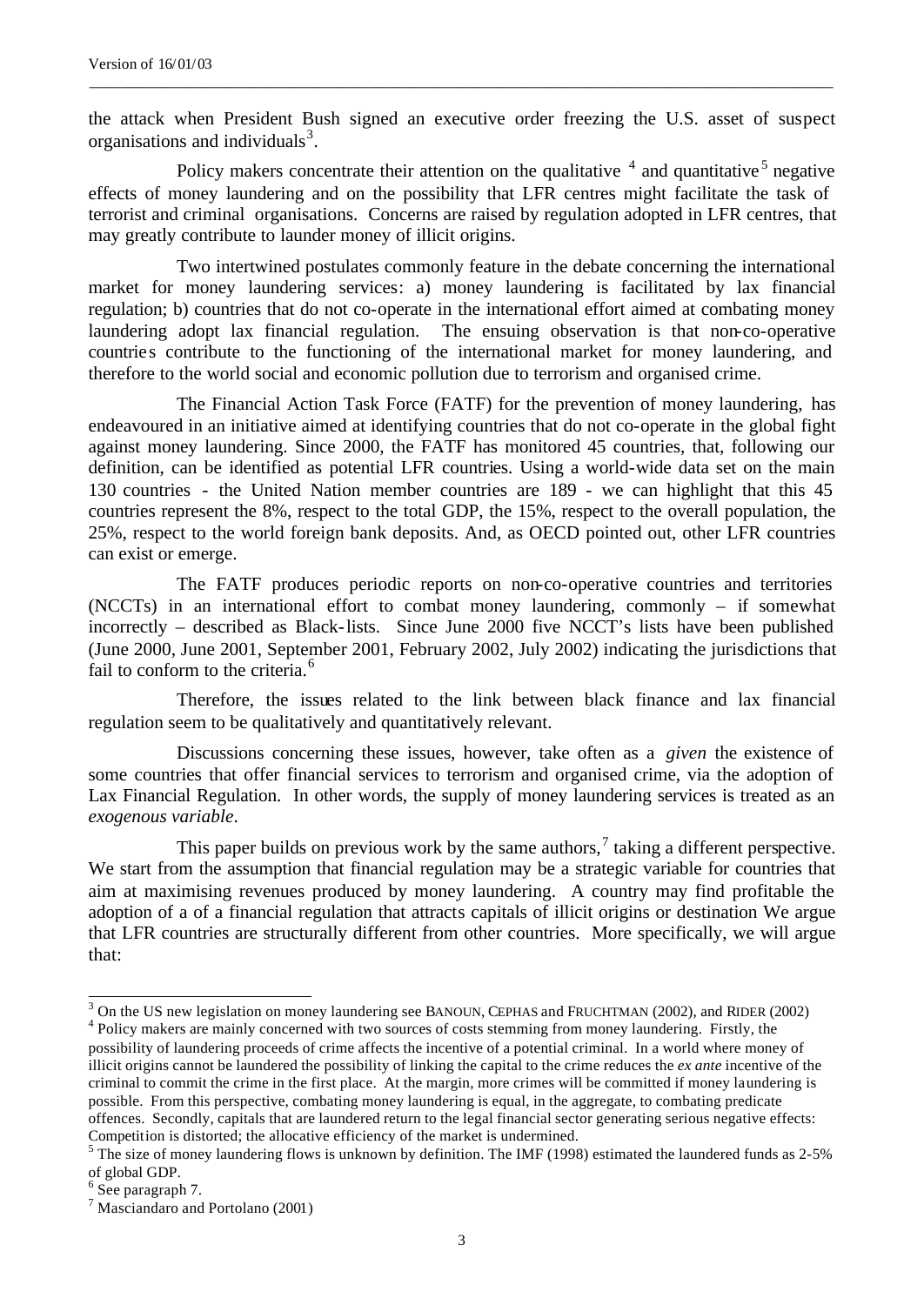- 1. the utility function of countries that favour money laundering is positively correlated to the existence of terrorism or criminal activities abroad;
- 2. the utility function of such countries is not influenced by the negative effects of such illegal activity, i.e., they do not bear the negative consequences of the terrorist and criminal activity.

Our view is that there may be features of a given country that will naturally support the decision to adopt financial regulation that may in fact facilitate money laundering. In so doing, we take a relational approach, on the assumption that it takes two to tango: we treat regulation that can affect the ease with which money of dirty origins is laundered as a product. Within this framework, we focus on the relationship that is established between a given off-shore country and its customers, i.e. terrorist and/or criminal organisations.

\_\_\_\_\_\_\_\_\_\_\_\_\_\_\_\_\_\_\_\_\_\_\_\_\_\_\_\_\_\_\_\_\_\_\_\_\_\_\_\_\_\_\_\_\_\_\_\_\_\_\_\_\_\_\_\_\_\_\_\_\_\_\_\_\_\_\_\_\_\_\_\_\_\_\_\_\_\_\_\_\_\_\_\_\_\_\_\_\_\_\_\_\_\_\_\_

We are less concerned with the main product offered by LFC countries to potential launders (i.e., for example, a strict banking regime) and more concerned with the features of the LFR country that help to support the exchange between that jurisdictions, on one side, and terrorist and criminal organisations, on the other side.

These features may be of various nature. Particular attention will be paid, however, to the economic and institutional environment, generally defined.<sup>8</sup> We look for features in the legal system as well as for specific rules that help to sustain the relation that LFR countries and terrorist or criminal organisations establish, thus determining the ultimate success of some LFR centres over others.

Looking at the determinants of success in the competition among LFR countries, it is hoped, will help identify which countries are likely to be involved in money laundering. Grasping the factors that determine the success of some countries in the race to the bottom might also prove useful for policy makers in devising the most appropriate countermeasures.<sup>9</sup>

In examining the factors that may put a given country in an advantageous position over other countries we take an evolutionist perspective.<sup>10</sup> These factors need not necessarily be the result of a "conscious" choice of the country. Rather, they need to prove useful in the competition with other countries. The competitive advantage of a country might also be ascribed to the accidents of history, to geographical factors, or even to sheer chance. For example, the language spoken in the country might obviously play a role in the choice made by criminal or terrorist organisations. An evolutionist approach implies that while we expect a great degree of functiona l convergence, different countries may choose different strategies to the same end.

In discussing the possibility that some countries may act in order to maximise profits stemming from money laundering, we make a simplifying assumption, in that we treat single LFR country as a unitary decision agent. The assumption, albeit naïve, is coherent with the goal of the paper, that is to say, an evaluation of the dynamics of competition among jurisdictions, via the identification of "typical" features of LFR countries. $^{11}$ 

l

<sup>8</sup> For example, as defined in NORTH, (1990) institutions include both formal and explicit rules and less formal rules such as norms.

<sup>&</sup>lt;sup>9</sup> Our attention focuses on countries that try to attract proceeds of crime through the offer of financial services to criminal organisations abroad. We leave aside the broader question of the possible role of off-shore centres in generating and facilitating international financial crises. The latter issue has obviously attracted the attention of policy makers. This interest has also been spurred by the ever increasing integration of financial markets, which has increased the threat to financial stability posed by off-shore centres. See ERRICO and MUSALEM, (1999) FINANCIAL STABILITY FORUM. (2000)

 $10$  As defined in ALCHIAN, (1950) and BECKER. (1962)

 $11$  However, we will sometimes try to shed some light on the black box, in order to look at the possible role of interest groups within the off-shore center. Further research may try to write a thorough "public choice" history of the confrontation that we expect to take place in the political arena within each off-shore country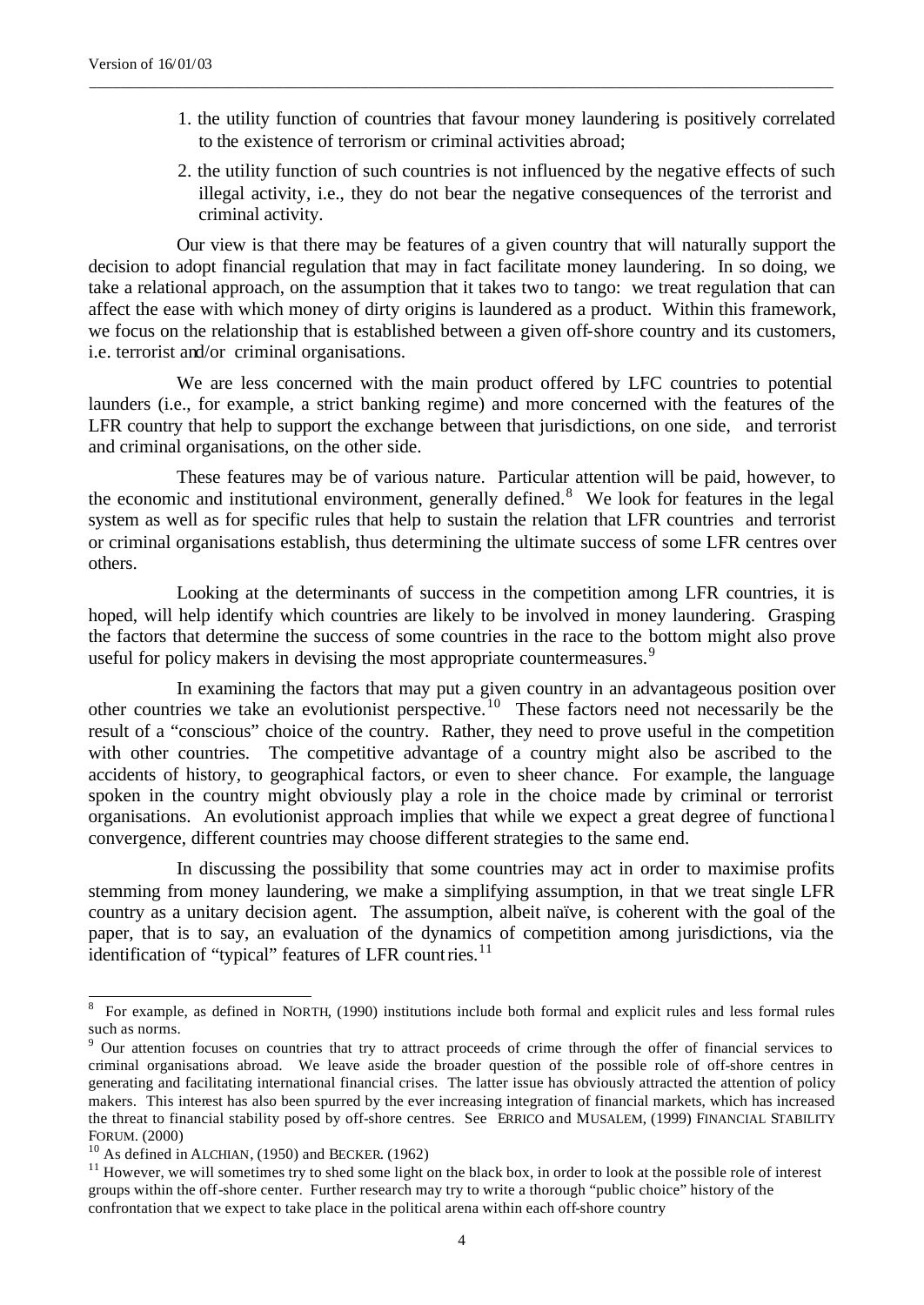l

Finally, some remarks on our interdisciplinary methodology. On the economic literature point of view, we clearly follow the classic intuitions of the new political economy, basing our work on the three hyphoteses: the definition of the regulation policy is not exogenous, as in the conventional economics, but endogenous; that policy is not determined maximising a social welfare function, but taking account the political cost - benefit analysis<sup>12</sup>; the policymaker optimisation is constrained and influenced by the institutional design $13$ .

\_\_\_\_\_\_\_\_\_\_\_\_\_\_\_\_\_\_\_\_\_\_\_\_\_\_\_\_\_\_\_\_\_\_\_\_\_\_\_\_\_\_\_\_\_\_\_\_\_\_\_\_\_\_\_\_\_\_\_\_\_\_\_\_\_\_\_\_\_\_\_\_\_\_\_\_\_\_\_\_\_\_\_\_\_\_\_\_\_\_\_\_\_\_\_\_

We are also indebted toward a strand of literature – usually associated with the "law and economics" movement – that we deem to be strictly, although indirectly, related to the subject matter of our research, i.e. the literature on the competition for corporate charters among the American States that compose the Union. More specifically, we apply in a novel area the approach developed by authors that have tackled the issue in the "transaction cost economics" tradition<sup>14</sup>.

The importance of institutions is the common element of both our economic and law references. Therefore it is quite natural to acknowledge the suggestions of the recent Law, Endowments and Finance literature<sup>15</sup>. In fact the importance of the institutional determinants of different national financial structures originates two different body of works: the law and finance theory<sup>16</sup>, more focused on the legal traditions, and the endowment theory<sup>17</sup>, more concentrated on the geography/disease endowments. In our work we try to consider both the tradition and natural endowments in determining the degree of laxity.

The paper proceeds as follows. In the first part (paragraphs 2-4) we explore, from the more general point of view, the possible determinants of success of a given LFR country in the market for money laundering. In other words, we try to examine the conditions under which becoming a LFR country can be "convenient" for a given country: what are the geographical, institutional, and economic features that increase the probability that a given country become an LFR country?

 $12$  For the new political economy see DRAZEN (2000) and PERSSON and TABELLINI (2000).

<sup>&</sup>lt;sup>13</sup> See for example, GRILLI, MASCIANDARO and TABELLINI (1991).

<sup>&</sup>lt;sup>14</sup> See ROMANO, (1985), (1993). (1999). To be sure, the situation we examine is not directly comparable with the one examined by American corporate law scholars. The most obvious difference is that competition among the fifty American states takes place under the eye of Federal authorities, namely the Federal Government and the Supreme Court. Especially the latter has shown remarkable attention to the need to reduce the externalities produced by the states. On the other hand the results of a lively debate - dating almost 30 years – allow us to grab fundamental insights even in the context we deal with. The results of such a strand of literature help to develop a theoretical framework of analysis whose application to the subject with which we are concerned appears promising. The circumstance that competition among states takes place in completely different environments – be it the United States, the European Union, or the international market for money laundering services – does not obliterate the idea that competition is likely to respond to the same logic.

Indeed, what started out in the mid 1970s as a purely theoretical debate, evolved over the years into a feast of empirical studies. Measuring the impact of competition on the value of listed companies allows testing the validity of the theoretical conclusions. Despite the sometimes mixed evidence, that literature has gained a solid hold on the dynamics of competition among jurisdictions. More specifically, there appears to be a certain degree of consensus on when and why competition will evolve into a race to the bottom or to the top. We expect empirical research on competition among off-shore countries to be extremely difficult. Obvious factors predict an almost complete lack of information: Parties to money laundering schemes do not publish reports on the success of their operations. By contrast, listed companies supply a goldmine of data for financial economists to measure the impact of the different actions taken by the actors involved. The precision reached by event or accounting data studies does not appear duplicable in the context of the competition among off-shore centres. We therefore have at our disposal an analytical framework whose reliability has been thoroughly tested on the field.

<sup>&</sup>lt;sup>15</sup> See BECK, DEMIRGUC-KUNT and LEVINE (2002).

<sup>16</sup> LAPORTA, LOPEZ-DE-SILANES, SHLEIFER and VISHNY (1998).

<sup>&</sup>lt;sup>17</sup> ACEMOGLU, JOHNSON AND ROBINSON (2001).